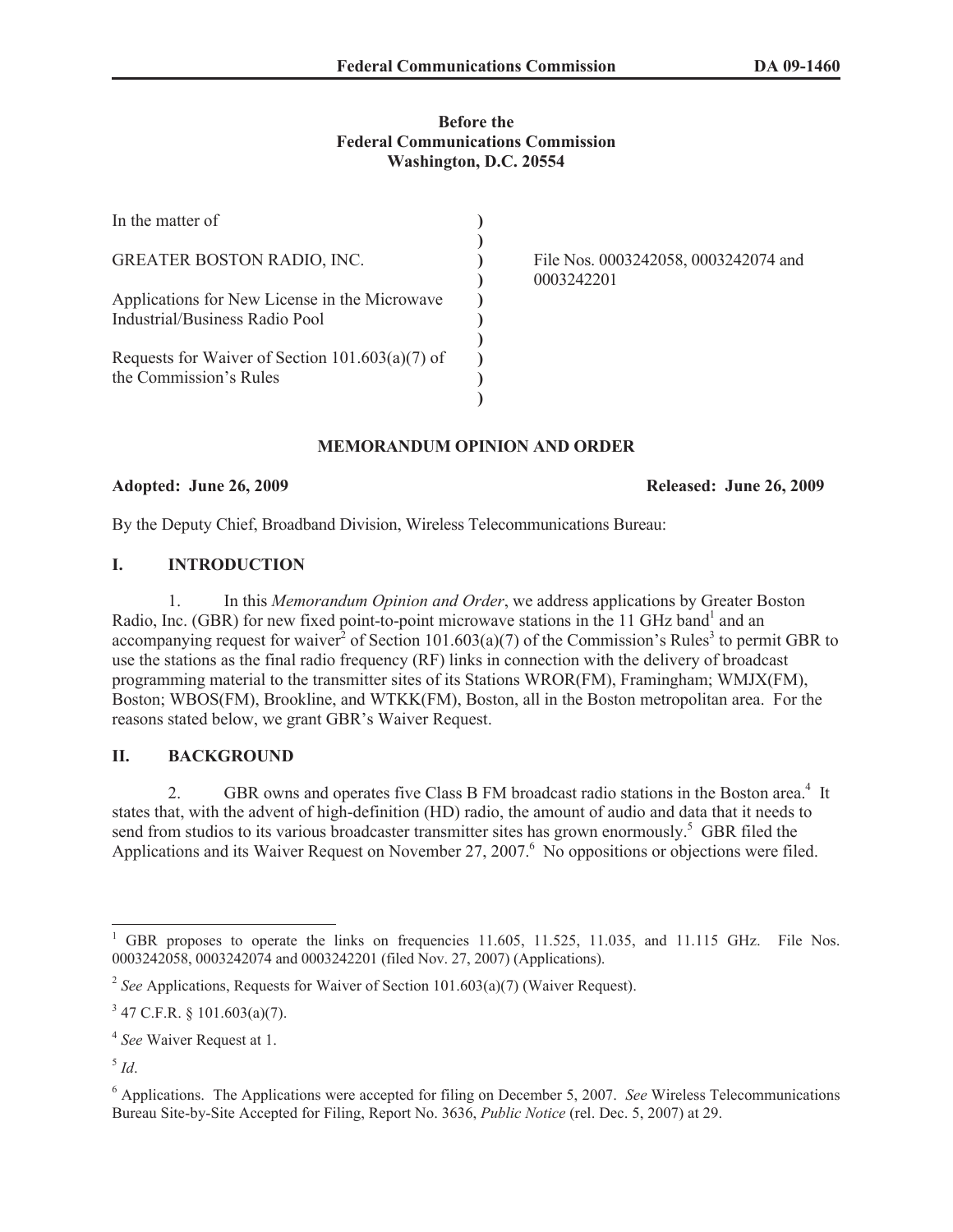3. Section 101.603(a)(7) of the Rules<sup>7</sup> prohibits the use of the 11 GHz band as the final RF link to deliver GBR's broadcast signal to its transmitter sites. GBR claims that it must rely on spectrum in the 11 GHz band to deliver the broadcast signal from its main studio location to its transmitter sites in Andover and Newton, Massachusetts, and at the Prudential Building in Boston.<sup>8</sup> According to GBR and Broadcast Signal Lab, LLP (BSL), there is insufficient spectrum available in the 944-952 MHz Broadcast Auxiliary Service (BAS) band to accommodate GBR's needs.<sup>9</sup> No frequencies in the 18 GHz band are available.<sup>10</sup> GBR contends that frequencies above 21.2 GHz could not adequately support its system because of rain fade, scatter, and multi-path issues.<sup>11</sup> GBR notes that it previously attempted to use a 23 GHz link to transmit programming less than two miles from the former WMJX(FM) studio location to the Prudential Tower, but that the link was not reliable in bad weather.<sup>12</sup> GBR further states that it attempted to use spread-spectrum radios with multiple T1 bandwidth capabilities to transmit its signals through unlicensed spectrum in the 2.4 MHz, 5.3 MHz, and 5.8 MHz bands, but that those frequencies proved too congested to support reliable service.<sup>13</sup> Finally, GBR obtained current quotes from Verizon for two protected OC-3 circuits from its studio facility to the Prudential Building, and two additional protected OC-3 circuits from its studio to its transmitter site in Newton.<sup>14</sup> The quoted cost was \$291,000 a year under a three-year contract.<sup>15</sup> GBR concludes that operation in the 11 GHz band would result in the most spectrally-efficient usage, which would not cause interference to other licensees, and would not suffer substantial fade due to terrain and weather factors.<sup>16</sup>

## **III. DISCUSSION**

4. Section 1.925(b)(3) of the Commission's Rules requires parties seeking a waiver to demonstrate that:

(i) The underlying purpose of the rule(s) would not be served or would be frustrated by application to the instant case, and that a grant of the requested waiver would be in the public interest; or

(ii) In view of unique or unusual factual circumstances of the instant case, application of the rule(s) would be inequitable, unduly burdensome or contrary to the public interest, or the applicant has no reasonable alternative. $17$ 

<sup>10</sup> Applications, Amendment in Response to Staff Technical Questions (filed May 2, 2008), Letter from Thu Nguyen, Spectrum Analyst, Radio Dynamics Corporation.

<sup>11</sup> Waiver Request, Statement of Robert S. Krangle, PhD (Exhibit F) at 2, Statement of Steve Hoppe, Director of Sales, Microwave Networks (Exhibit G).

<sup>12</sup> Waiver Request, Statement of Milford K. Smith, Jr., VP Engineering, Greater Media, Inc. (Exhibit H).

<sup>13</sup> Waiver Request at 3 and Exhibit E.

<sup>14</sup> Amendments to File Nos. 0003242058, 0003242074 and 0003242201 (filed May 2, 2008) at 1.

<sup>15</sup> *Id*.

<sup>16</sup> Waiver Request at 4.

 $7$  47 C.F.R. § 101.603(a)(7).

<sup>8</sup> *Id.*

<sup>9</sup> Waiver Request at 3 and Exhibit D, Statement of Rick Levy, CSRE, of Broadcast Signal Lab (Sep. 25, 2007) (BSL Statement).

 $17$  47 C.F.R. § 1.925(b)(3)(i)-(ii).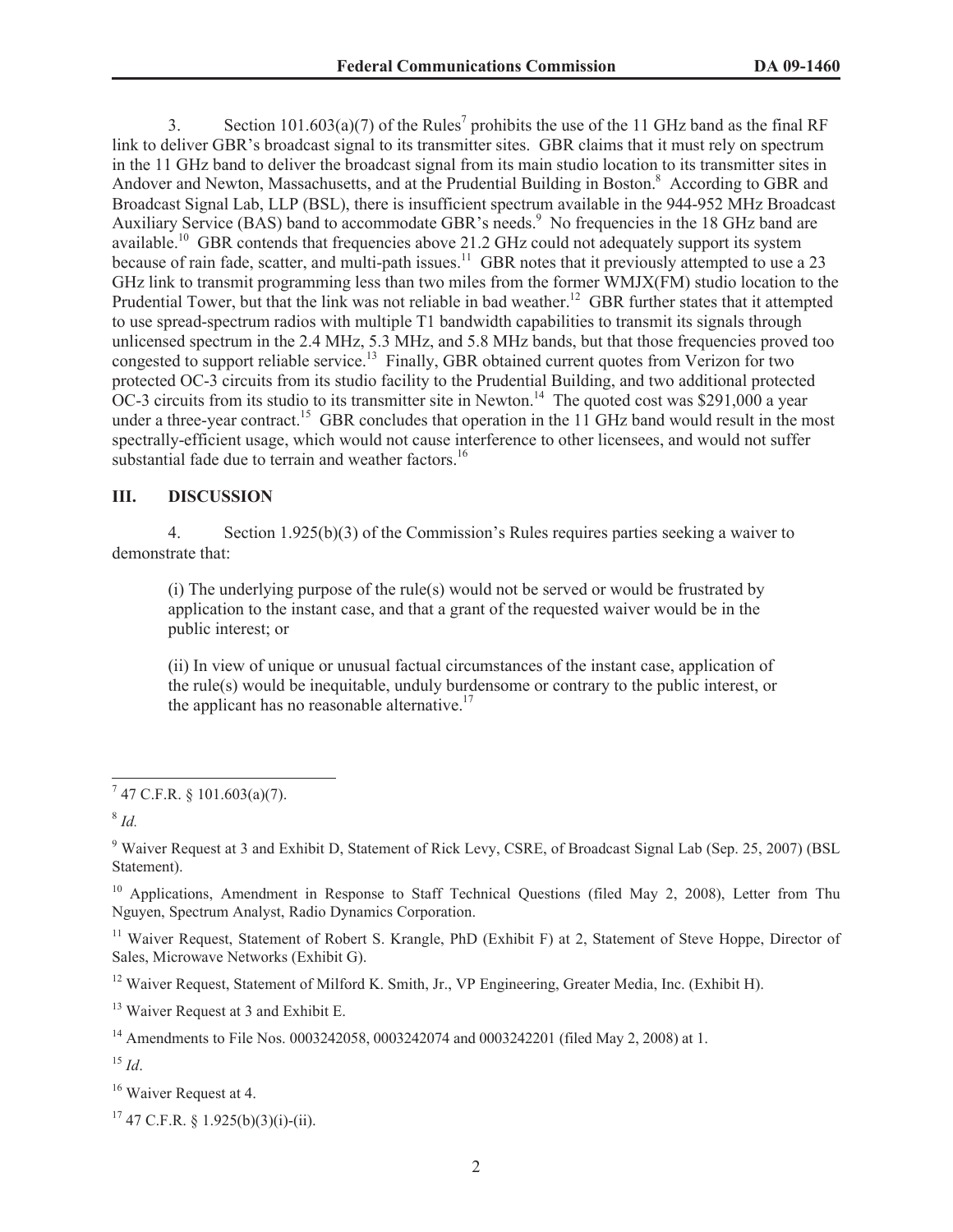The Part 101 rules were simplified and streamlined to "encourage more efficient use of the microwave spectrum by permitting more intensive use of microwave equipment,"<sup>18</sup> and to "lead to economies of scale in microwave equipment production and lower equipment prices to licensees."<sup>19</sup> Section 101.603(a)(7) of the Commission's Rules ensures that private operational fixed stations are used for private, internal purposes and prevents broadcasters from causing congestion when Part 74 Broadcast Auxiliary Service frequencies are available.

5. We conclude that GBR has justified a waiver under the second prong of the waiver standard. GBR has shown that no reasonable alternative exists to its use of frequencies in the 11 GHz band. Specifically, GBR has shown that BAS frequencies in the 944-952 MHz band are not available,<sup>20</sup> that no other frequencies are available that would provide a reliable communications link between its main studio and its transmitter sites, $^{21}$  and that use of landline links would not likely be an economical alternative.<sup>22</sup> Furthermore, in light of the fact that GBR intends to use the stations for data network services,  $^{23}$  we believe that allowing GBR to use the same stations to transmit programming to the transmitter site would be spectrally efficient. In view of the foregoing, pursuant to Section 1.925(b)(3)(ii) of the Commission's Rules,<sup>24</sup> we conclude that grant of the waiver would be in the public interest. We note that GBR's waiver showing is very similar to waivers granted to other broadcasters.<sup>25</sup> Accordingly, we believe that GBR should be granted a waiver of Section  $101.603(a)(7)^{26}$  of the Commission's Rules.

#### **IV. ORDERING CLAUSES**

6. Accordingly IT IS ORDERED that pursuant to Sections 4(i) and 309 of the Communications Act of 1934, as amended, 47 U.S.C. §§ 154(i), 309, and Section 1.925 of the Commission's Rules, 47 C.F.R. § 1.925, that the waiver requests filed by Greater Boston Radio, Inc. on November 27, 2007 ARE GRANTED.

<sup>20</sup> *See* Waiver Request, Exhibit D.

<sup>21</sup> *See* Paragraph 3, *supra*.

<sup>23</sup> Waiver Request at 1.

 $^{24}$  47 C.F.R. § 1.925(b)(3)(ii).

 $26$  47 C.F.R. § 101.603(a)(7).

<sup>&</sup>lt;sup>18</sup> Common Carrier and Private Operational Fixed Services, *Report and Order*, WT Docket No. 94-148, CC Docket No. 93-2, and RM-7861, 11 FCC Rcd 13449, 13452 (1996).

<sup>&</sup>lt;sup>19</sup> *Id.* at 13453. The simplified and streamlined rules also reduced regulatory burdens, benefiting both the public and the Commission. *Id.* at 13452.

<sup>&</sup>lt;sup>22</sup> *See* Amendments to File Nos. 0003242058, 0003242074 and 0003242201 (filed May 2, 2008) at 1. While it is readily apparent that \$291,000 per year, the price quoted by Verizon for the redundant OC-3 links specified by GBR, would represent a significant burden for GBR, it is not entirely clear that GBR needs the amount of bandwidth that OC-3 circuits would provide.

<sup>25</sup> *See* Pappas Radio of California, *Memorandum Opinion and Order*, 21 FCC Rcd 13528 (WTB BD 2006); Maryland Public Broadcasting Commission, *Memorandum Opinion and Order*, 21 FCC Rcd 1647 (WTB BD 2006); Transmissions Holdings, Inc., *Order*, 14 FCC Rcd 3769 (WTB 1999).